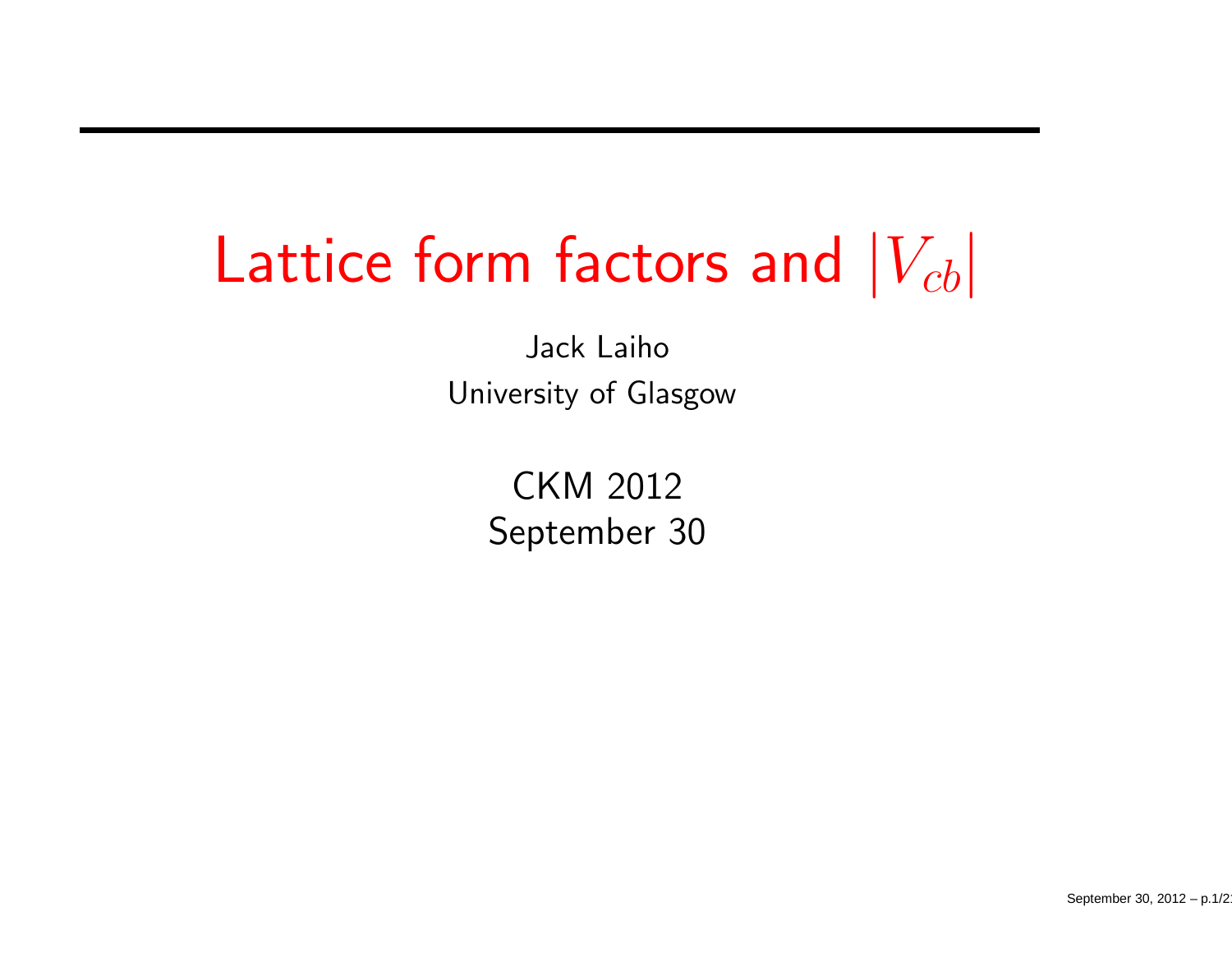## **UT triangle**



 $|\epsilon_K| =$  $C_{\epsilon}B_KA^2\overline{\eta}\{-\eta_1S_0(x_c)(1-\lambda^2/2)+\eta_3S_0(x_c,x_t)+\eta_2S_0(x_t)A^2\lambda^2(1-\overline{\rho})\}$ 

 $A=|V_{cb}|/\lambda^2$ . Error in  $B_K\sim 2\%$ , error in  $|V_{cb}|\sim 2\%$ .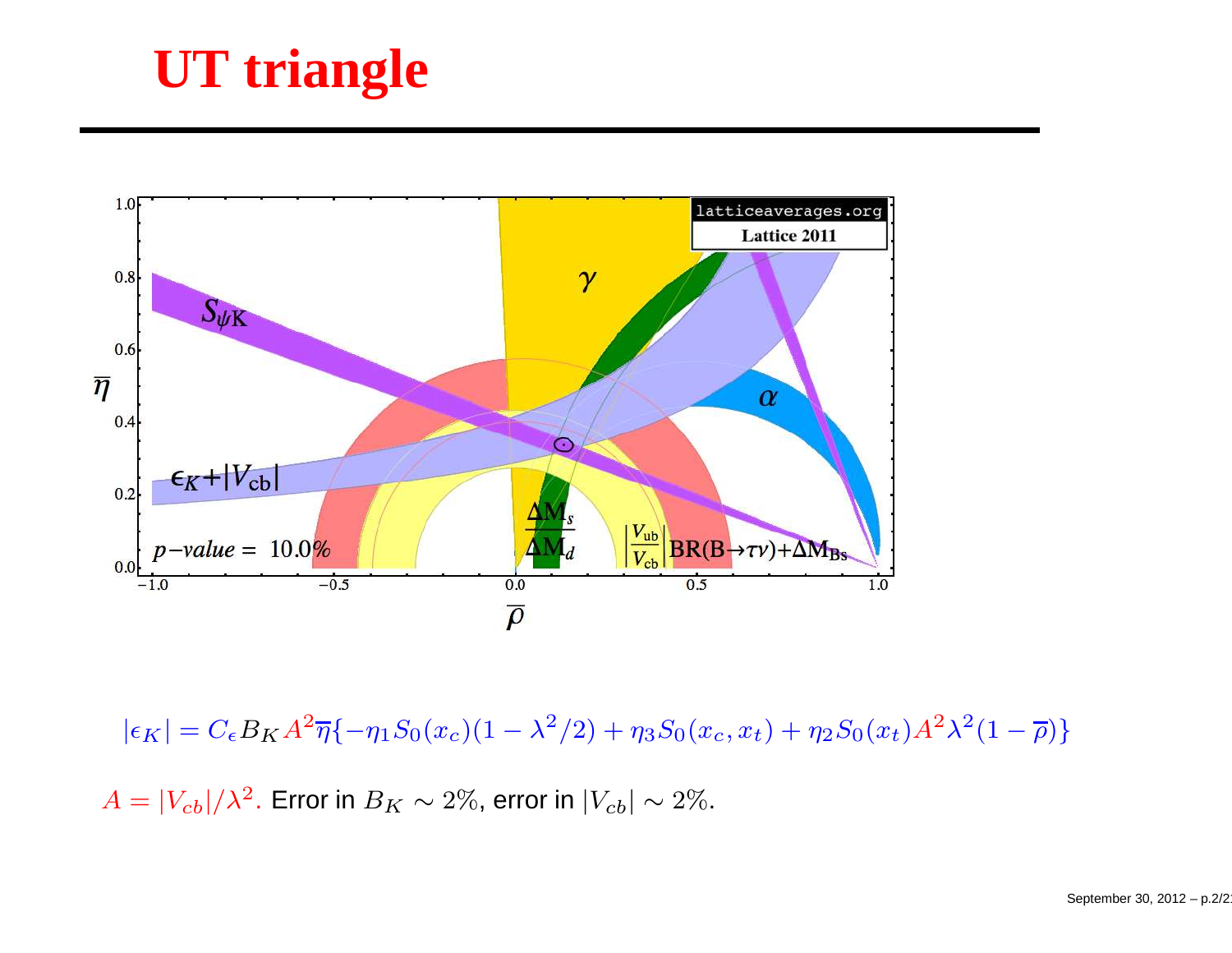#### **Exclusive vs Inclusive**



Discrepancy between exclusive (LQCD) and inclusive  $|V_{cb}|$  is around  $2\sigma.$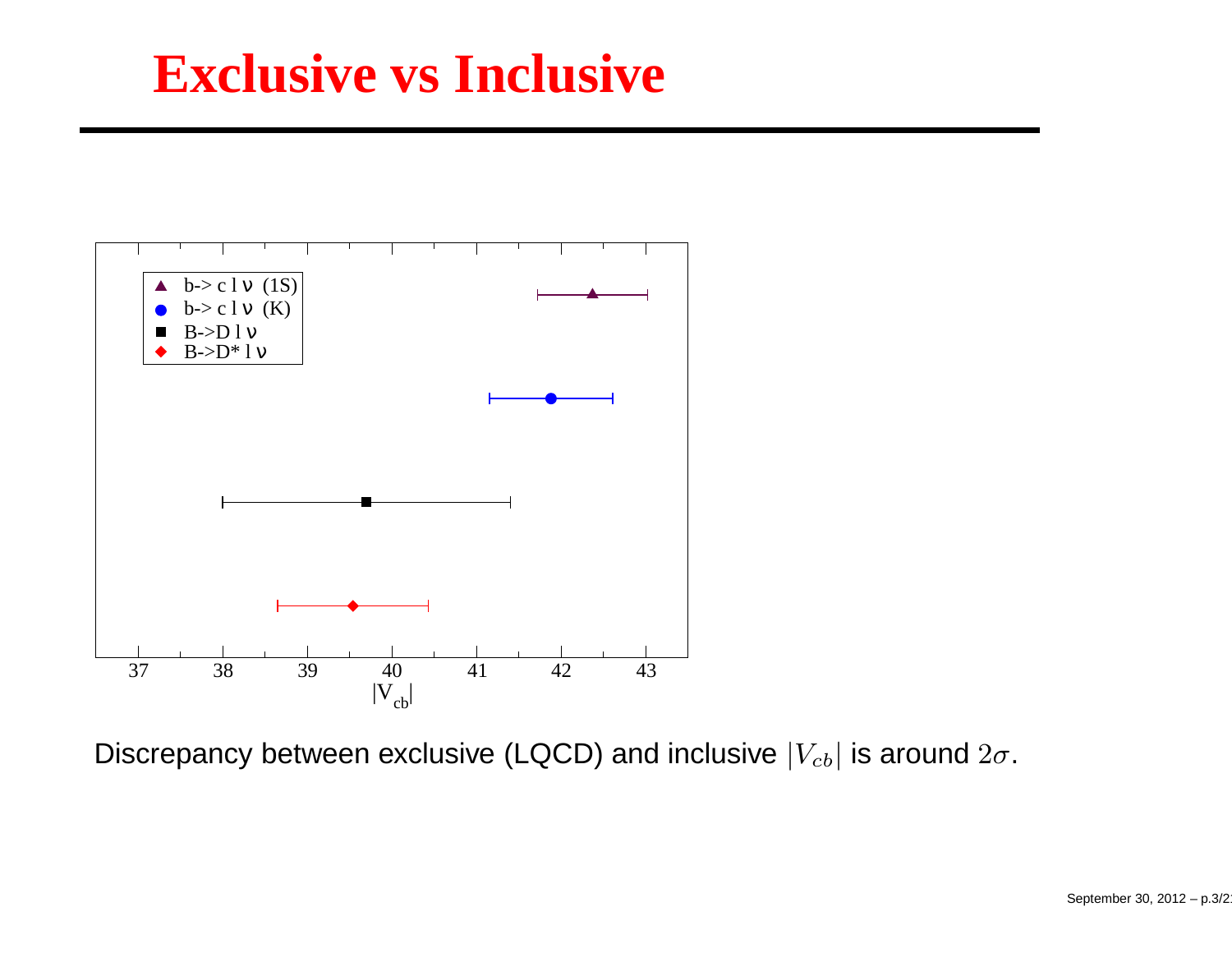#### **Charmed B semileptonic decays**



Vertex proportional to  $\left|V_{cb}\right|$ . In order to extract it, nonperturbative input is needed.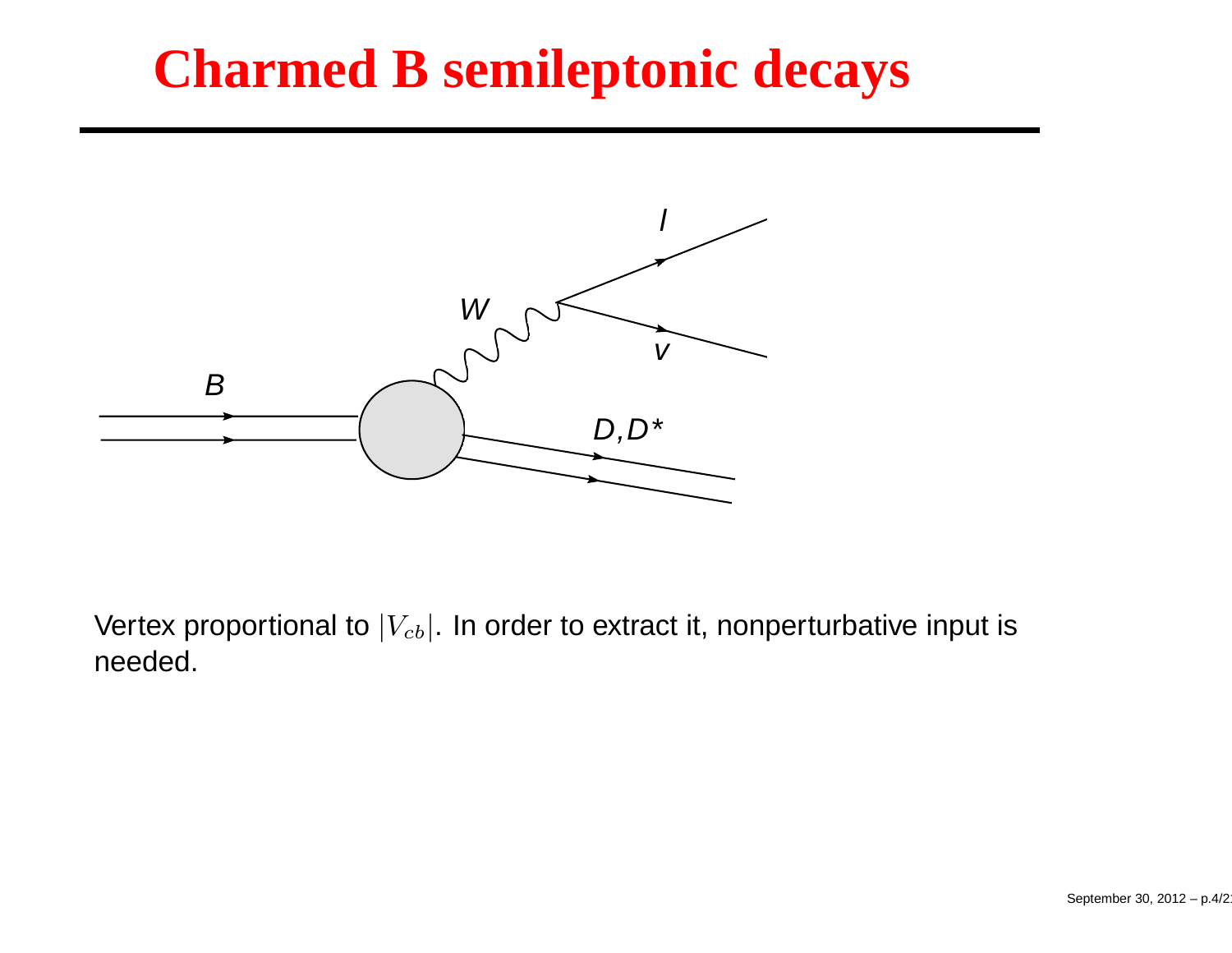#### **Lattice Errors**

Because QCD with physical quark masses is <sup>a</sup> nonlinear multiscale problem $(\Lambda_{QCD} \approx 100-200$  MeV,  $m_{u,d} \approx 2-6$  MeV,  $m_b \approx 4.3$  GeV), it is very expensive to simulate at the physical quark masses.

- 1.) Statistics and fitting
- 2.) Tuning lattice spacing,  $a$ , and quark masses
- 3.) Finite volume effects
- 4.) Extrapolation to continuum
- 5.) Chiral extrapolation to physical up, down quark masses
- 6.) Quenching. Uncontrolled!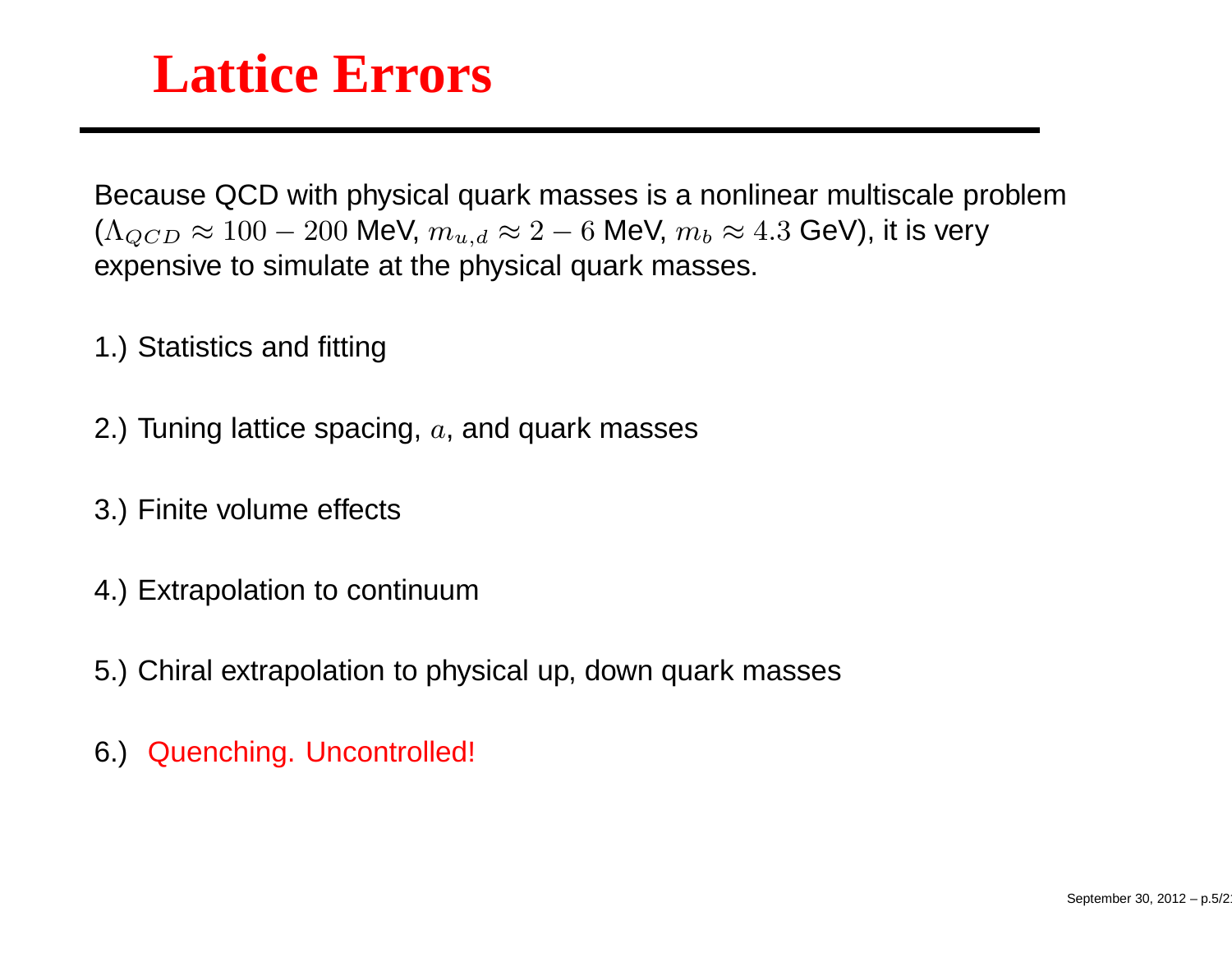### **Light Hadron spectrum**

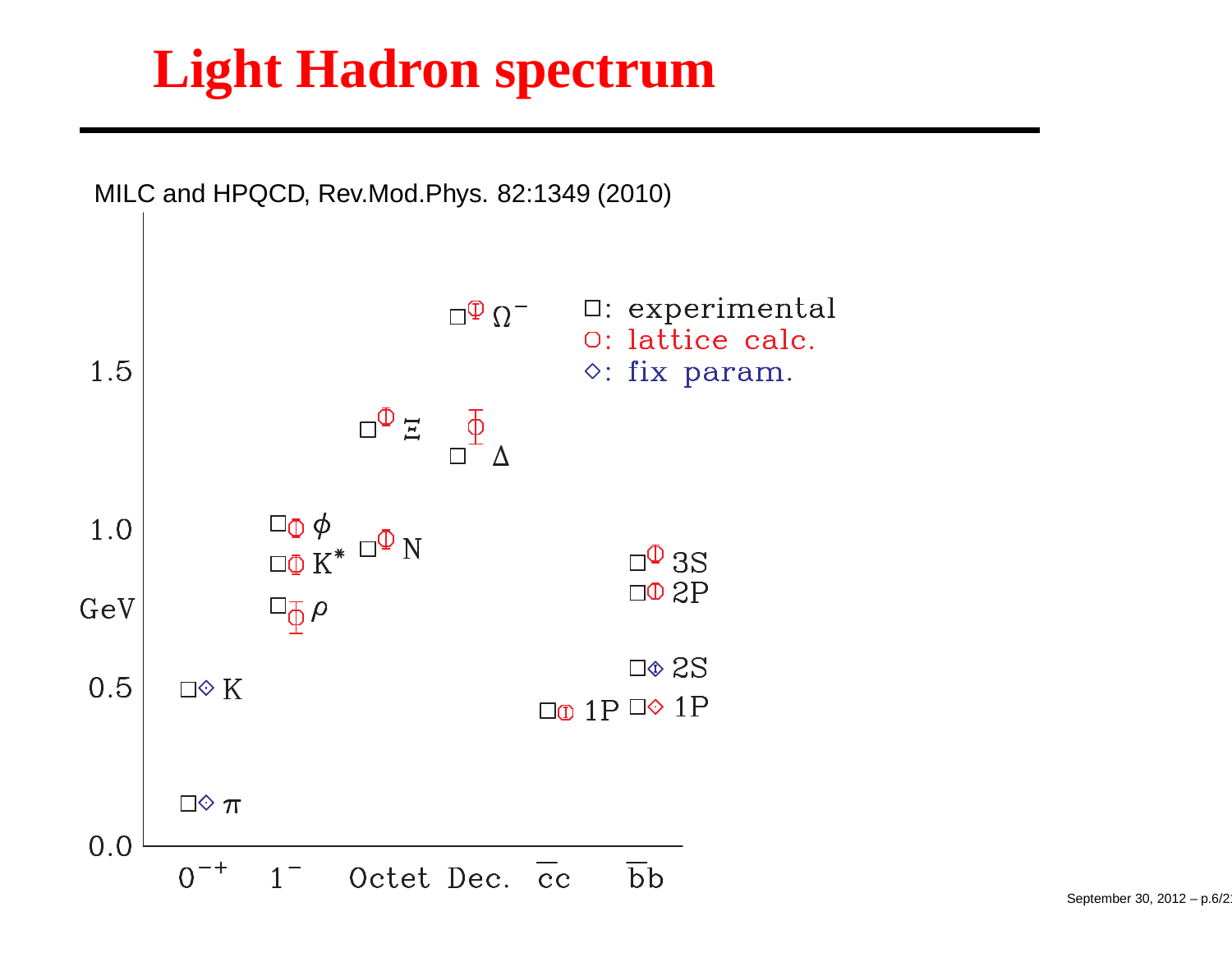#### **Prediction of form factor**

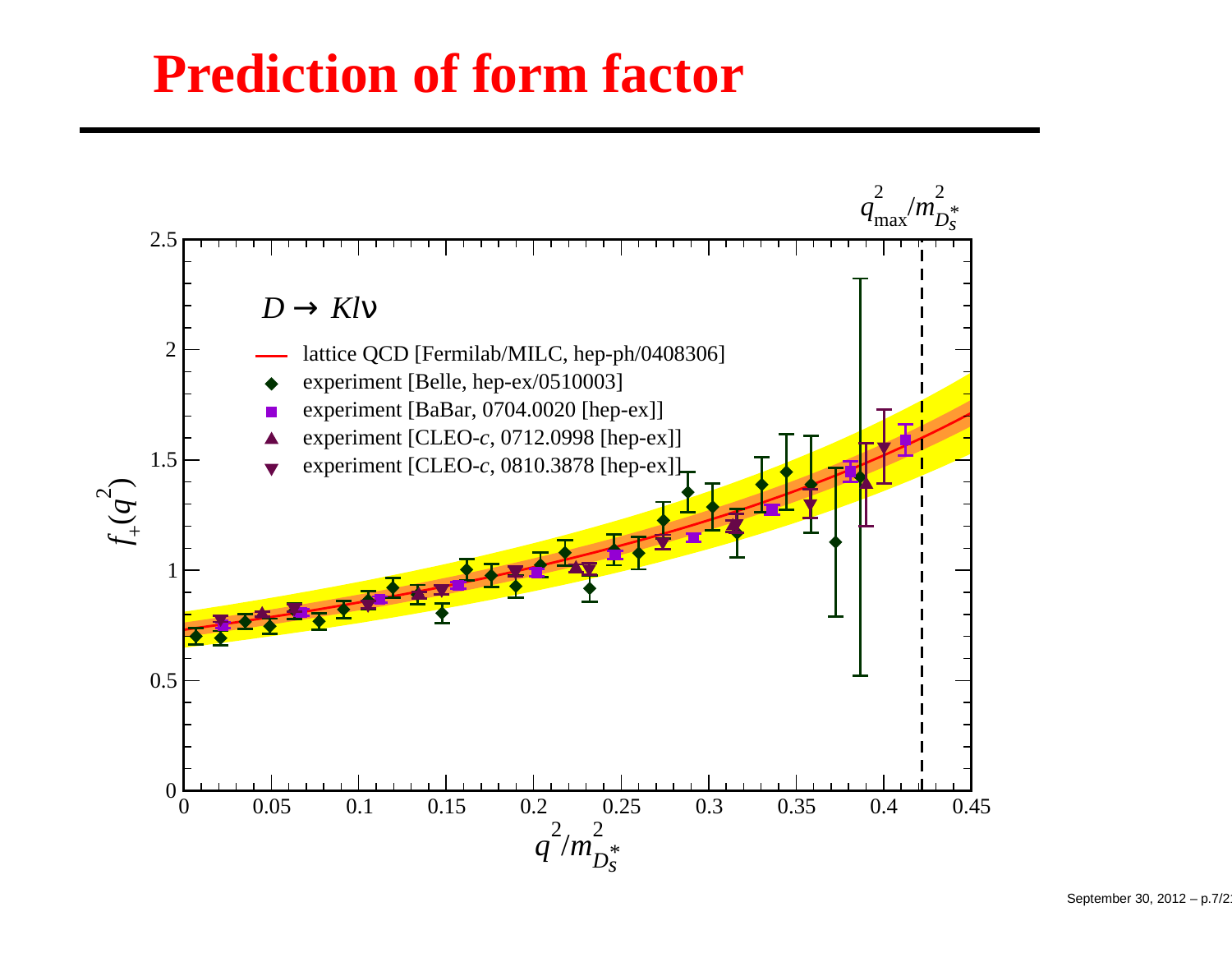## Methods for extracting  $|V_{cb}|$

- Inclusive  $b\to c\ell\nu$  can be calculated using the OPE and perturbation<br>theory (see previous talkl) theory (see previous talk!).
- Exclusive  $B\to D\ell\nu$ : expect legacy results from b-factories soon. To<br>minimize errors. lattice must go to non-zero recoil minimize errors, lattice must go to non-zero recoil.
- Exclusive  $B\to D^*\ell\nu$  is very clean theoretically at zero-recoil. Still requires an extrapolation of experimental data. Unquenched latticeresults at non-zero recoil are desirable.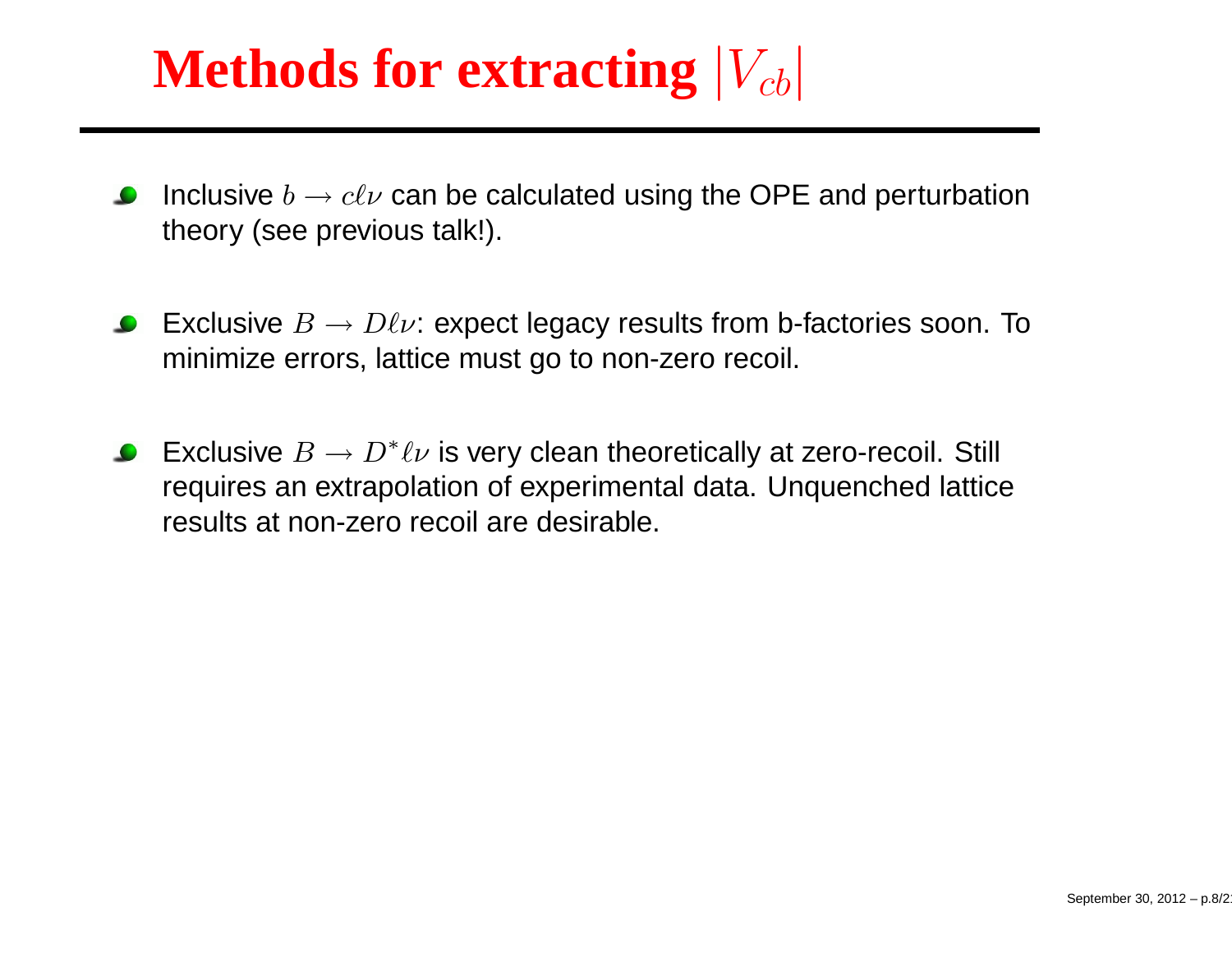# **Obtaining**  $V_{cb}$  from  $B \to D^* l \overline{\nu}_l$

$$
\frac{d\Gamma}{dw} = \frac{G_F^2}{4\pi^3} m_{D^*}^3 (m_B - m_{D^*})^2 \sqrt{w^2 - 1} \times |V_{cb}|^2 \mathcal{G}(w) |\mathcal{F}_{B \to D^*}(w)|^2 \tag{1}
$$

where  ${\cal G}(w)|{\cal F}_{B\rightarrow D^*}|^2$  contains a combination of form-factors which must be computed non-perturbatively.  $w = v' \cdot v$  is the velocity transfer from initial  $(v)$  to final state  $(v')$ .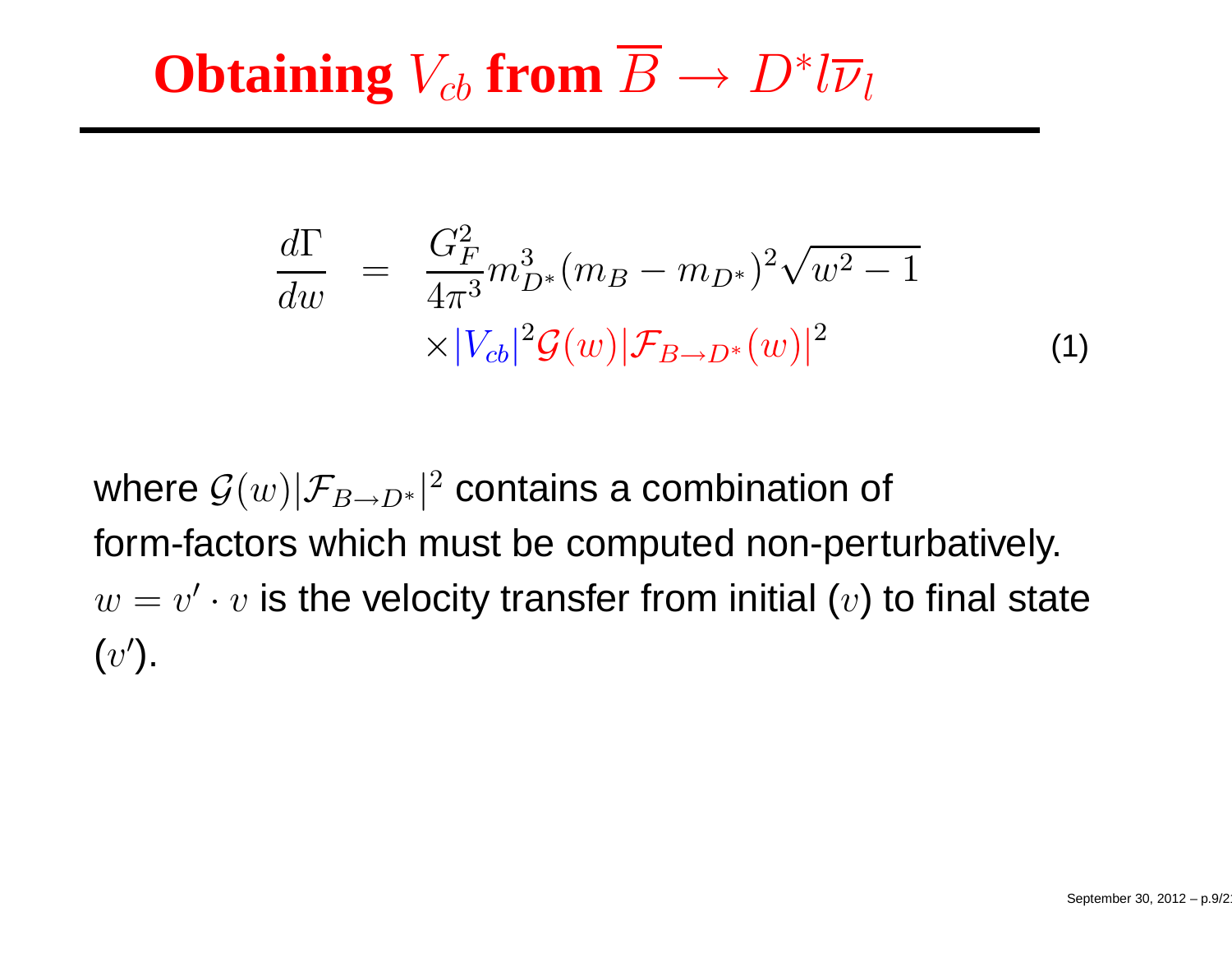#### **History of lattice** <sup>B</sup> $\overrightarrow{D}$  $\rightarrow D^* \ell \nu$

2001, Quenched calculation, Hashimoto for FNAL, PRD 66:014503, 2002.

2008, Quenched calculation (non-zero recoil), de Divitis, et. al., NPB807:373-395.

2008, Unquenched 2+1 staggered sea, JL for FNAL/MILC, PRD 79:014506.

2010, update: JL for FNAL/MILC, talk at CKM2010

2012, update: JL for FNAL/MILC this talk

- full MILC data set
- improved statistics and finer lattice spacings
- improved tunings and inconsistencies removed compared to 2008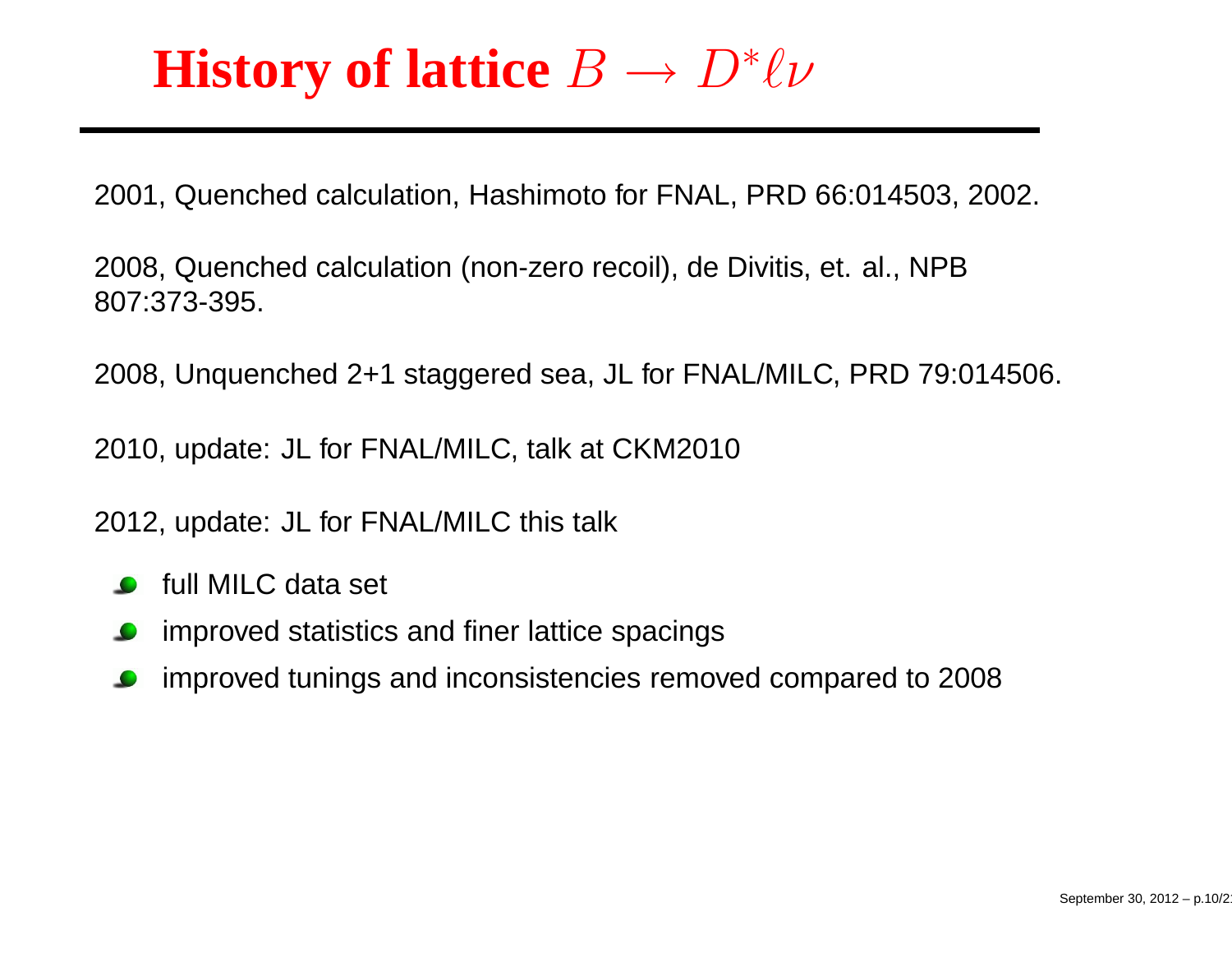#### **Heavy quarks on the lattice**

The lattice cut-off is smaller than the heavy quark masses for realistic lattices. A solution: heavy quark effective theory(HQET)

Fermilab Method:

```
Continuum QCD → Lattice gauge theory<br>(using HOFT)
(using HQET)
```
- Requires tuning parameters of the lattice action. Can be systematicallyimproved by adding higher dimensional operators to the action.
- The currents and 4-quark operators must also be matched to continuumQCD. Typically this is done using lattice perturbation theory.
- For  $B\to D^{(*)}\ell\nu$  at zero-recoil, because of Luke's Theorem the heavy-quark errors are higher order, so that the Fermilab action is highlyimproved for these special quantities.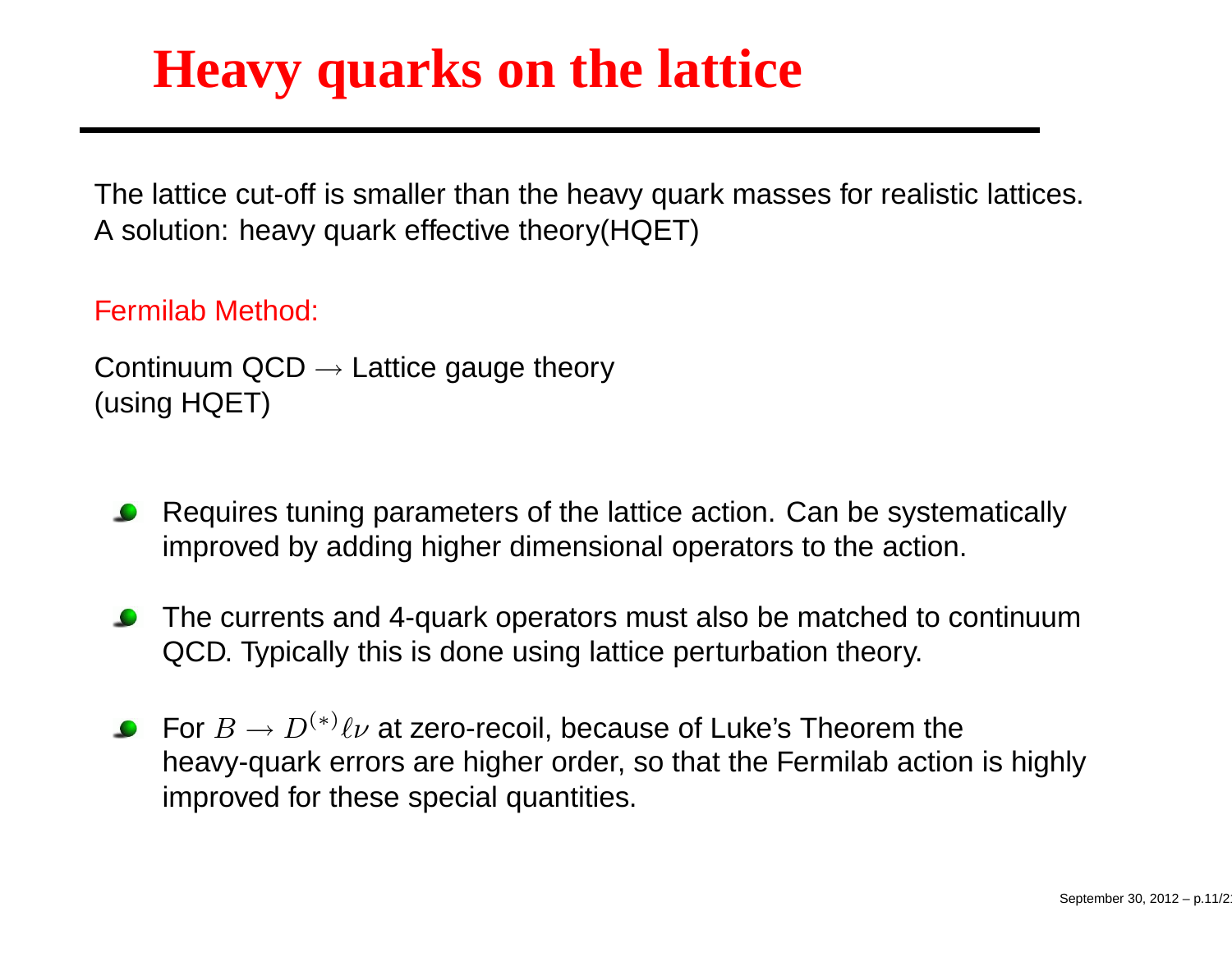### **Improved data set**



Range of lattice spacing and light quark mass used here (colored disks) and in2008 (black circles).

The area is proportional to the size of the ensemble.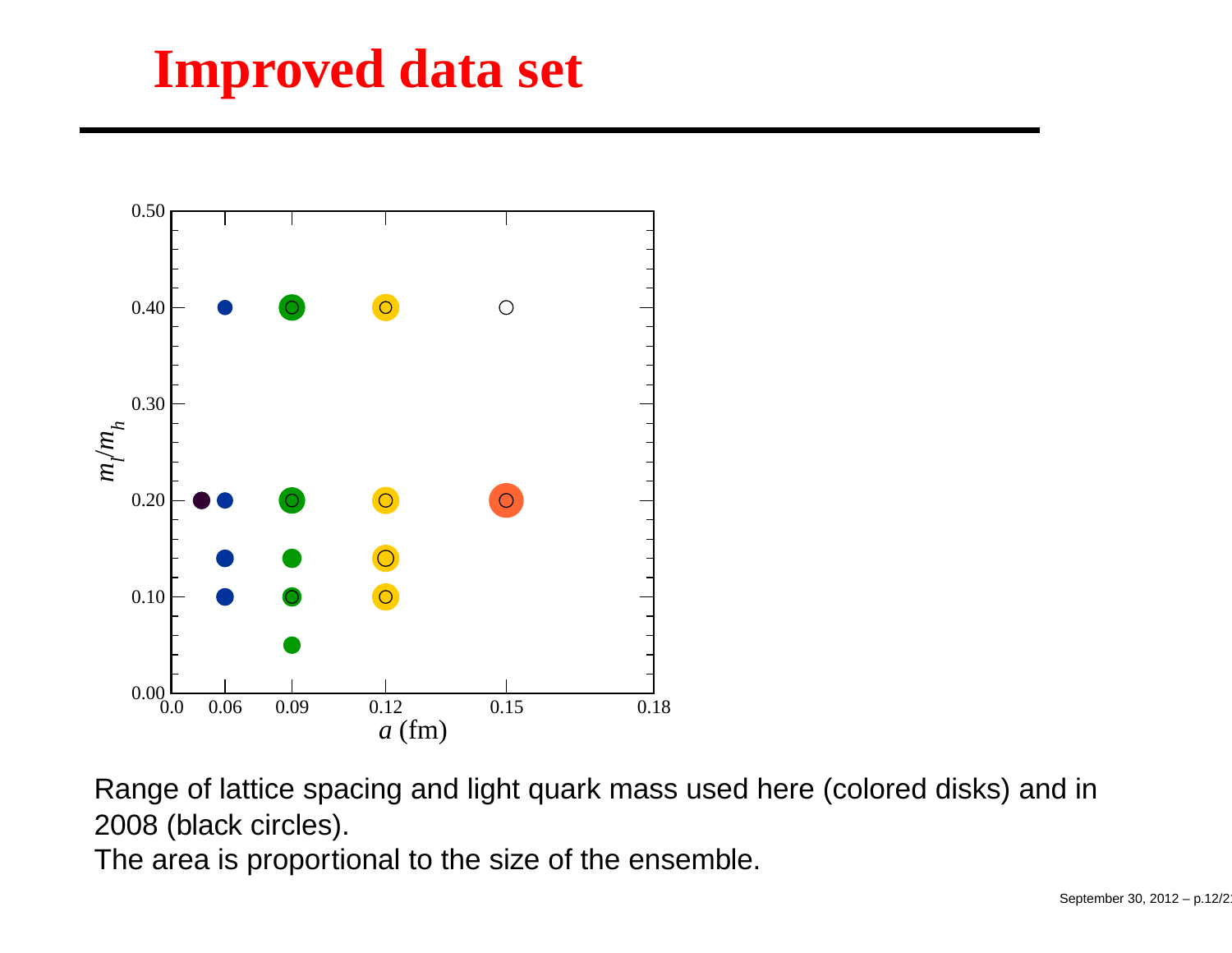#### **Discretization effects (2012 vs 2008)**

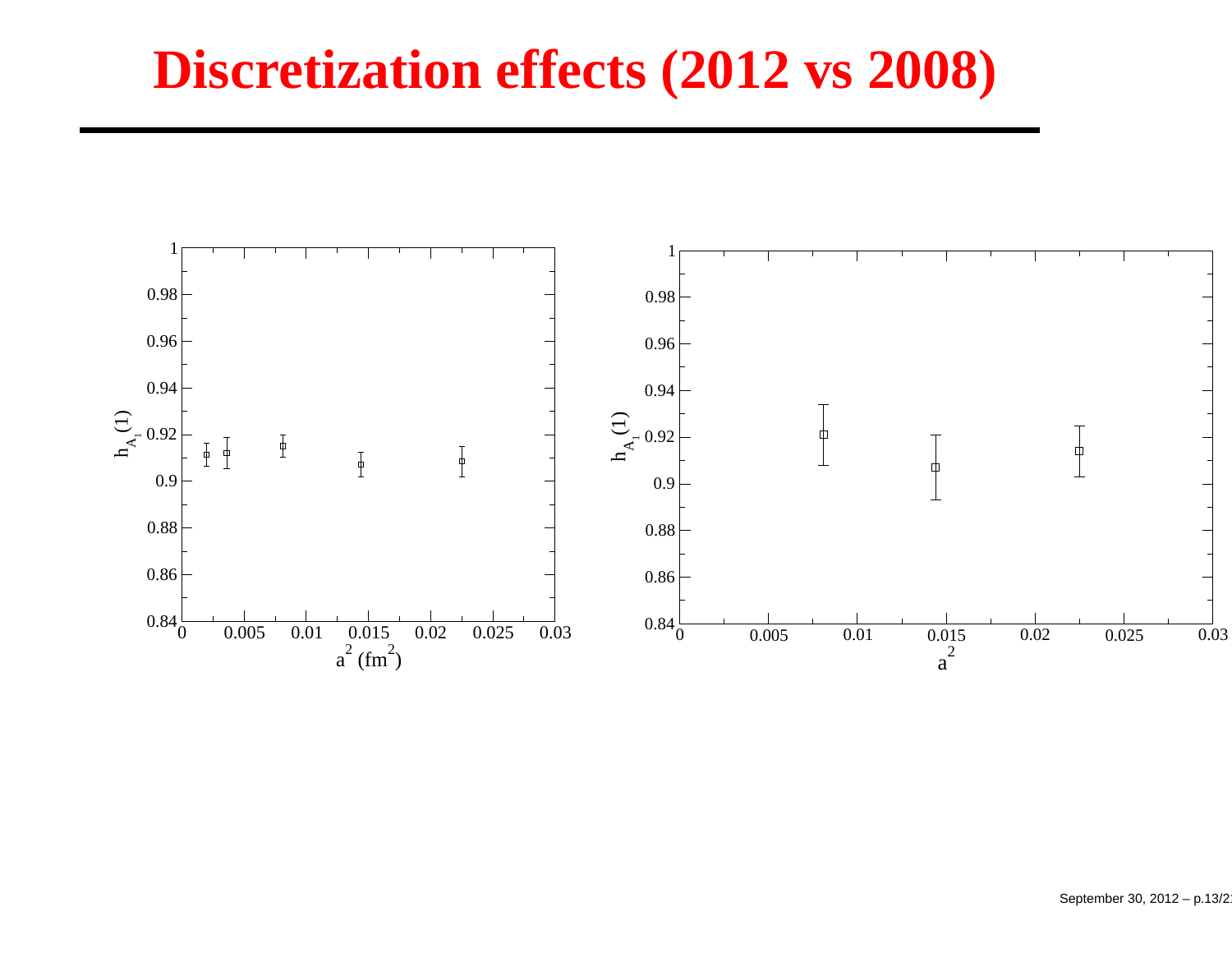#### **Chiral Extrapolation (2012 vs 2008)**



2012 fit:  $\chi^2$  $^{2}/$ dof  $=3.15/5$ , p-value = 0.87.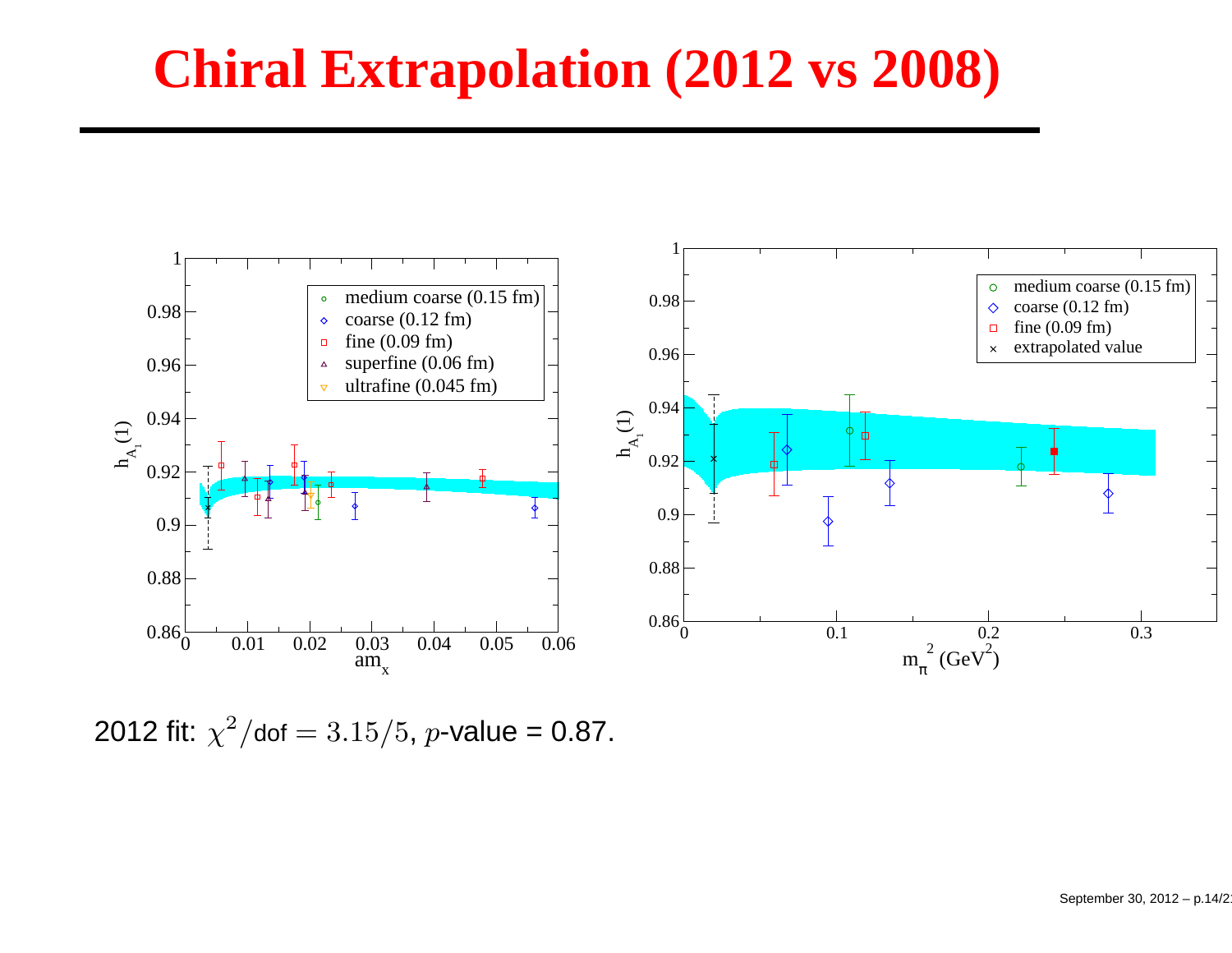#### **Error budget (2008 vs 2012)**

| uncertainty                     | old $h_{A_1}(1)$ | new $h_{A_1}(1)$ |
|---------------------------------|------------------|------------------|
| statistical                     | $1.4\%$          | $0.4\%$          |
| $g_{\pi D D^*}$                 | $0.9\%$          | $0.9\%$          |
| chiral/continuum extrap         | $0.9\%$          | $0.7\%$          |
| <b>HQ</b> discretization errors | $1.5\%$          | $1.0\%$          |
| kappa tuning                    | $0.7\%$          |                  |
| perturbation theory             | $0.3\%$          | $0.3\%$          |
| $u_0$ tuning                    | $0.4\%$          |                  |
|                                 |                  |                  |
| Total                           | $2.6\%$          | $1.6\%$          |

 $\kappa$  tuning error is now part of the statistical error. There is no longer a  $u_0$  mistuning, so this error goes away.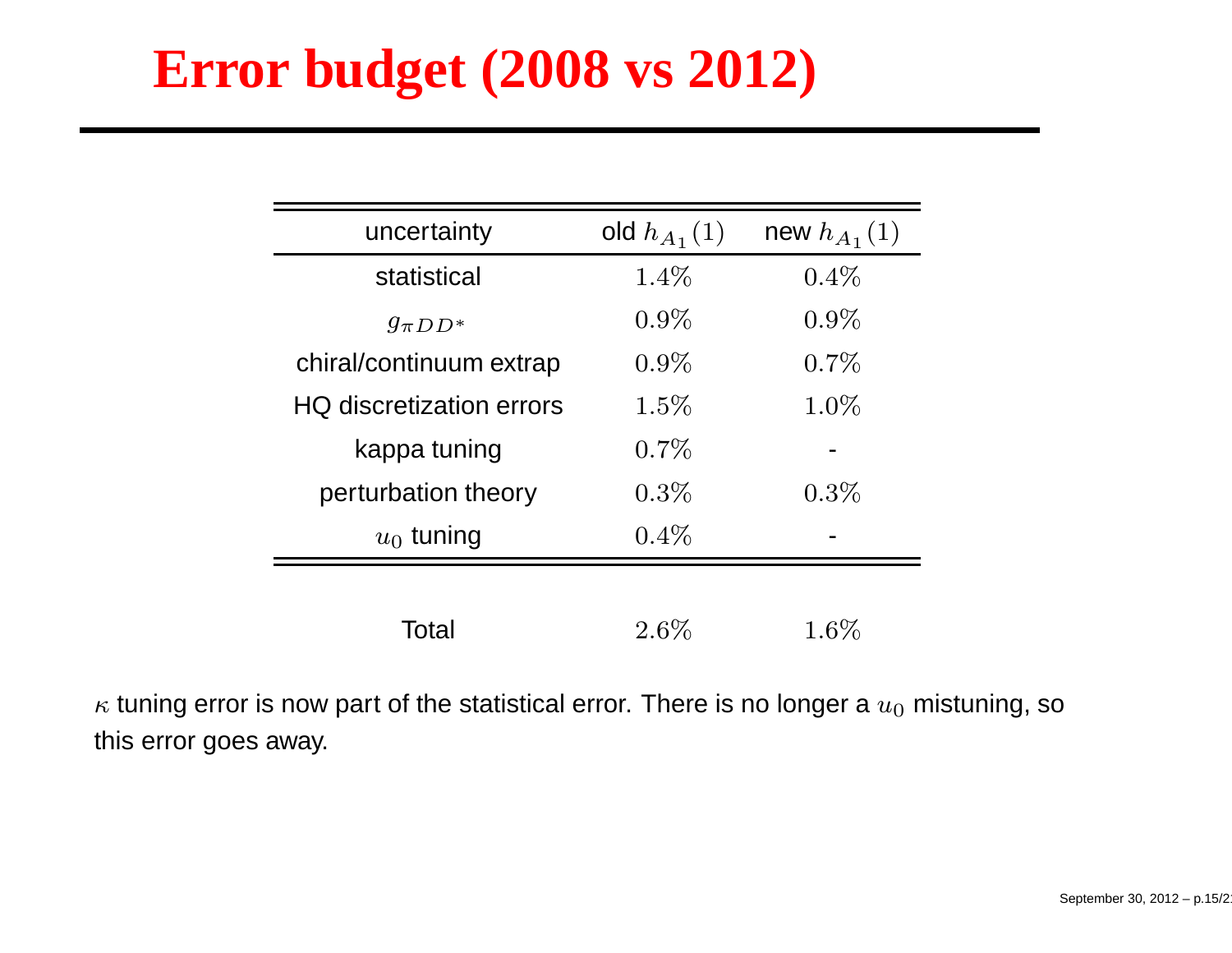#### $\, B \,$  $\overrightarrow{D}$ <sup>D</sup><sup>∗</sup>ℓν **Status Summary**

Slight tweaks in  $b$  quark mass determination so analysis is not yet finished.

Previous FNAL/MILC publication quoted  $2.6\%$  error on  $|V_{cb}|$  and CKM 2010<br>undete gueted 1.9% update quoted  $1.8\%$ .

Present full data set analysis quotes a 1.6% error, with a central value that will<br>not move very for from the provious undate. Still 2 - er more awoy from not move very far from the previous update. Still 2 $\sigma$  or more away from inclusive determination.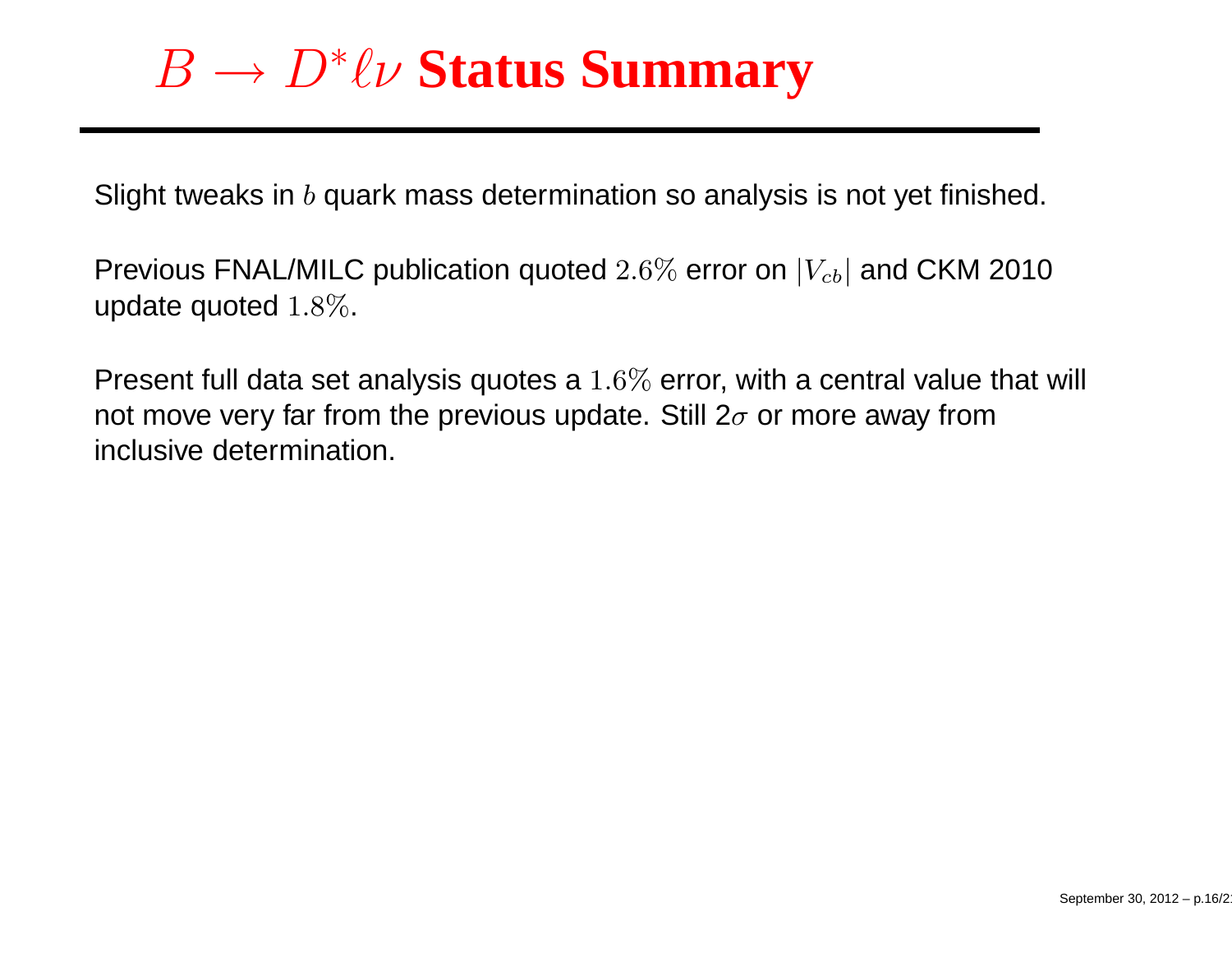$|V_{cb}|$  **from**  $B \to D\ell\nu$ 

$$
\frac{d\Gamma}{dw} = \frac{G_F^2}{48\pi^3} m_D^3 (m_B + m_D)^2 (w^2 - 1)^{3/2} \times |V_{cb}|^2 |\mathcal{G}_{B\to D}(w)|^2
$$
\n(2)

where  $w = v' \cdot v$  is the velocity transfer from initial  $(v)$  to final state  $(v')$ , and where

$$
\mathcal{G}_{B \to D}(w) = h_{+}(w) - \frac{m_{B} - m_{D}}{m_{B} + m_{D}} h_{-}(w).
$$
 (3)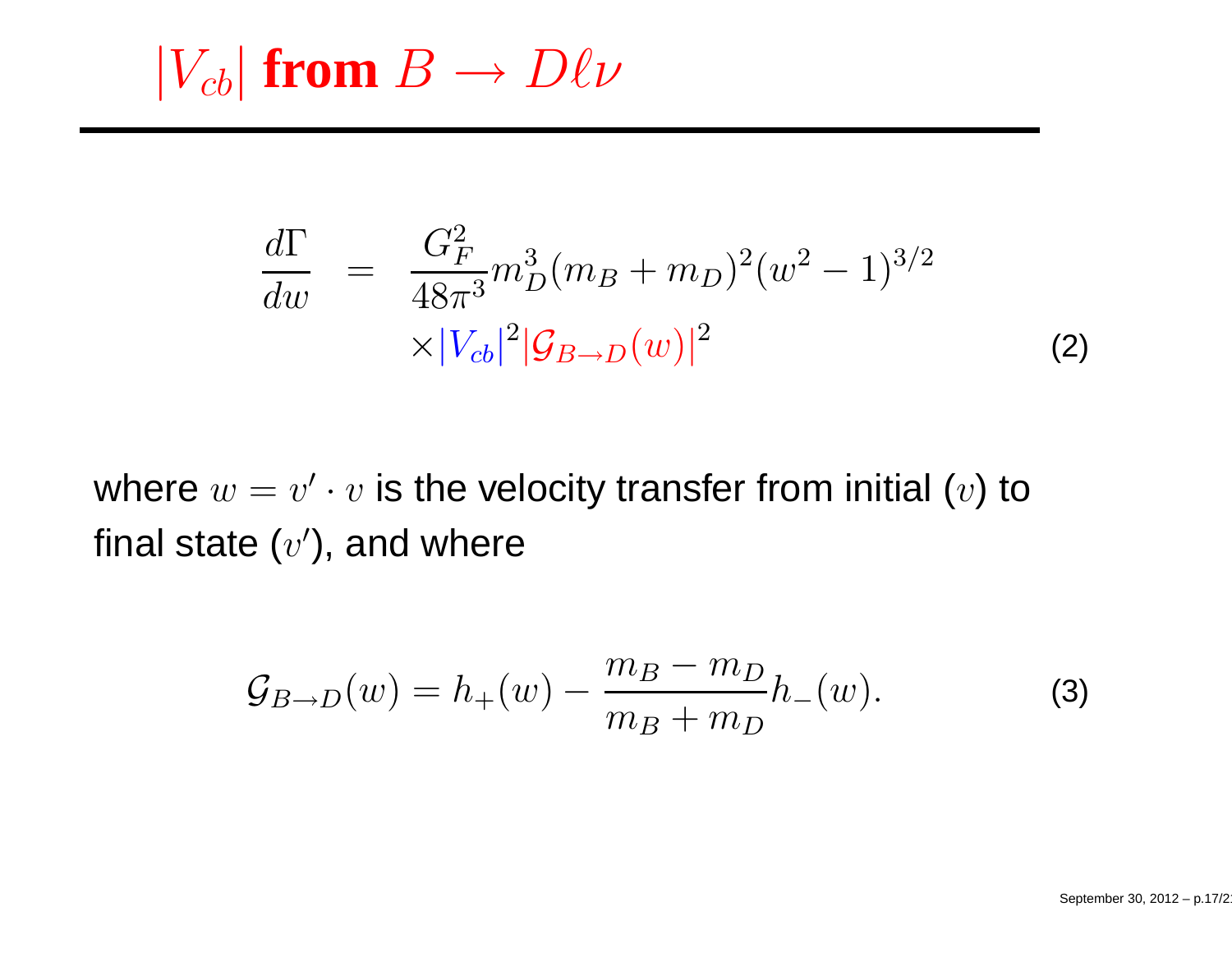#### $\, B \,$  $\overline{B} \rightarrow$  $\rightarrow D\ell\nu$  at **non-zero** recoil



A comparison of the form factor shape using lattice calculations and the  $z$ expansion to BaBar data assuming  $|V_{cb}| = 41.4 \times 10^{-3}$ . More data and analysis in progress for precision determination of  $|V_{cb}|$ .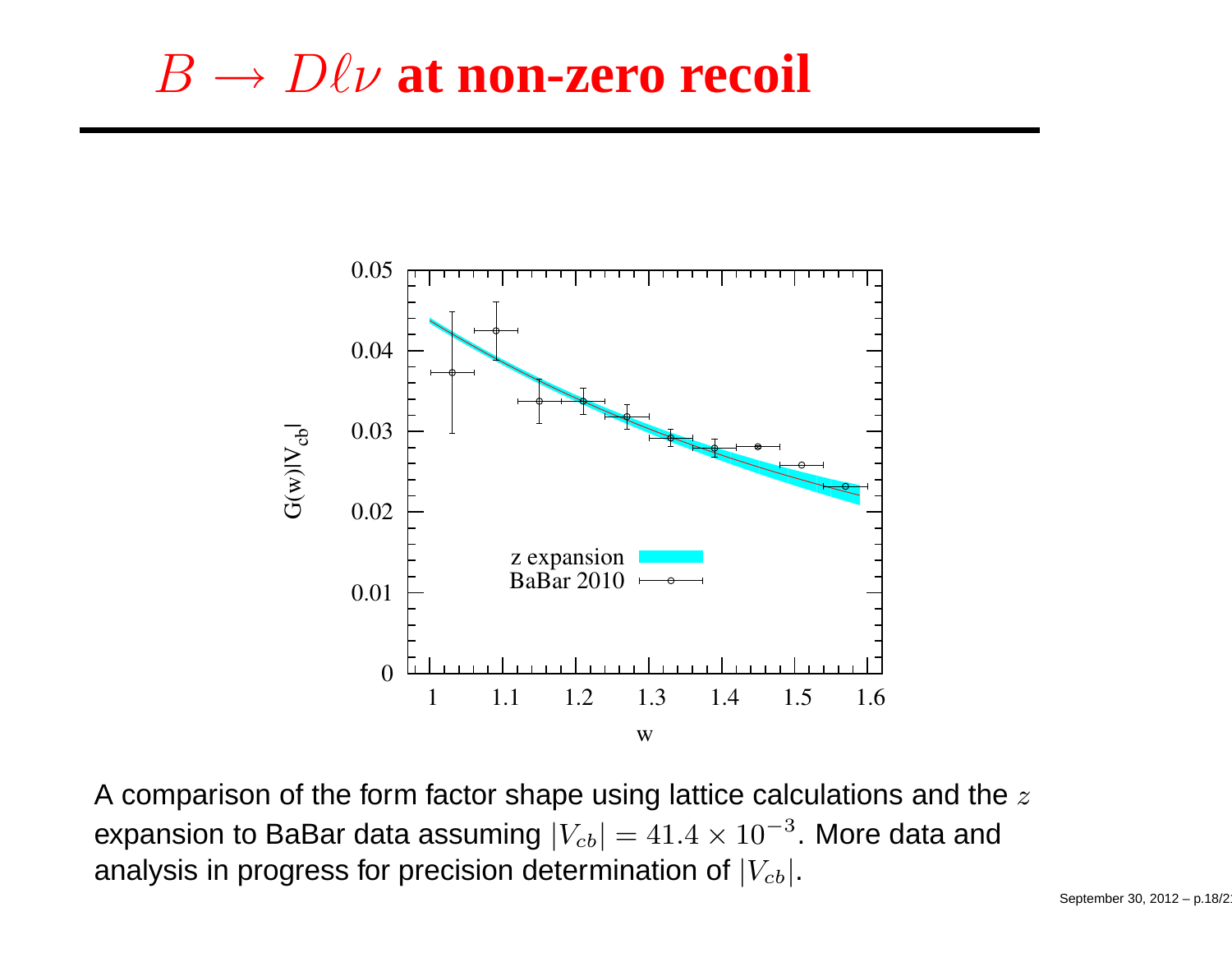## $R(D)$

BaBar has measured:

$$
R(D^*) = \frac{\mathcal{B}(B \to D^* \tau \nu)}{\mathcal{B}(B \to D^* \ell \nu)} = 0.332 \pm 0.030,
$$
 (4)

$$
R(D) = \frac{\mathcal{B}(B \to D\tau\nu)}{\mathcal{B}(B \to D\ell\nu)} = 0.440 \pm 0.072.
$$
 (5)

Standard Model predictions are  $R(D^*)=0.252(3)$  and  $R(D)=0.296(16)$ [Fajfer, et. al., arXiv:1203.2654] using kinematic and dispersive constraints onthe shape and HQET to relate the unmeasured  $f_0$  to the measured  $f_+$ . (Note  $\left|V_{cb}\right|$  cancels in the ratio in the SM.)

Can do (first) unquenched lattice calculation of  $R(D)$  as spin-off of previous work.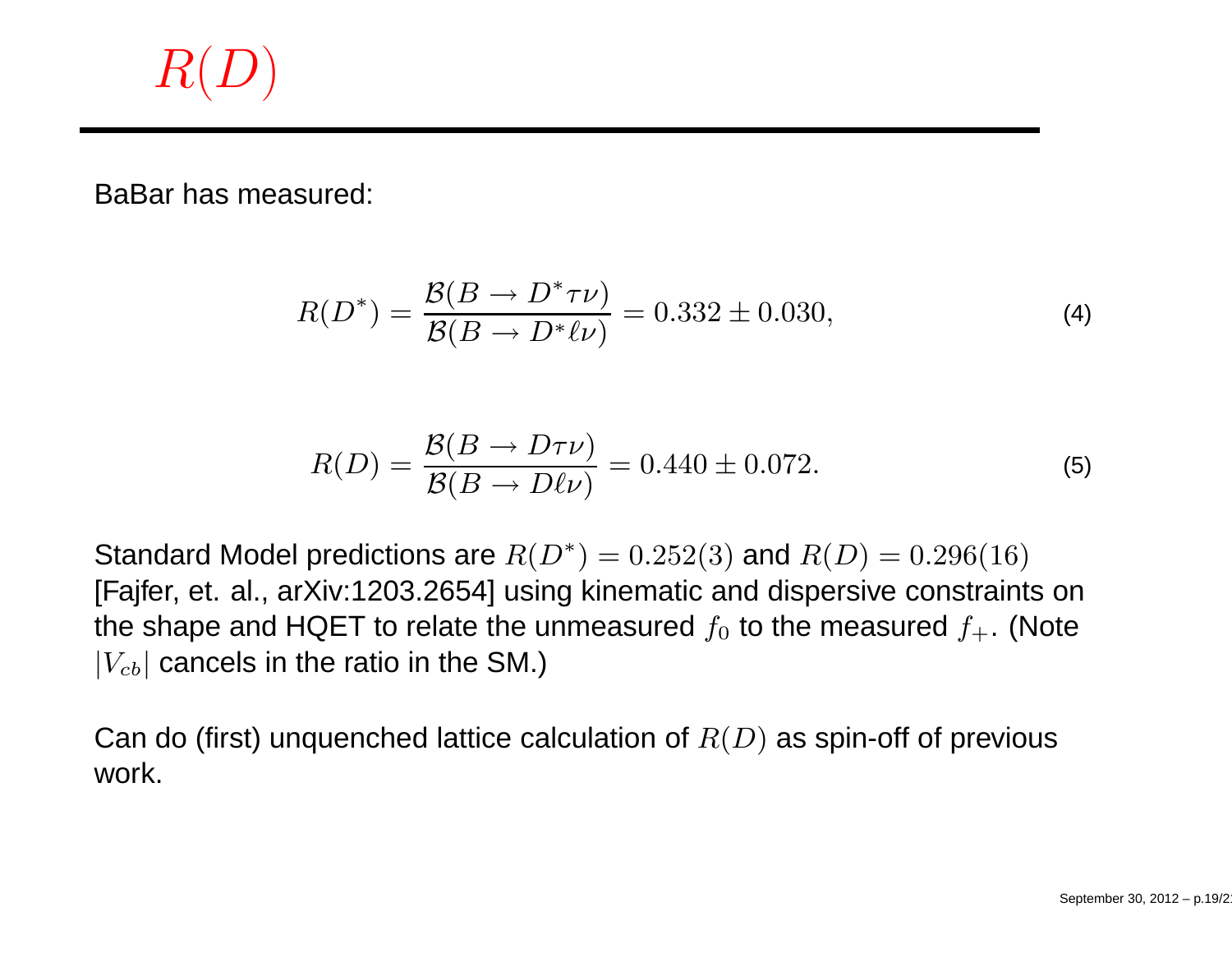$R(D)$ 



 $R(D)$  in a two-Higgs doublet model. Plot from Daping Du for the Fermilab Lattice and MILC Collaborations.

Tension in Standard Model from combination of  $R(D)$  and  $R(D^{\ast})$  is reduced from 3.4  $\sigma$  to 3.2  $\sigma$ .

Useful to compute  $R(D^{\ast})$  using Lattice QCD. Future project!